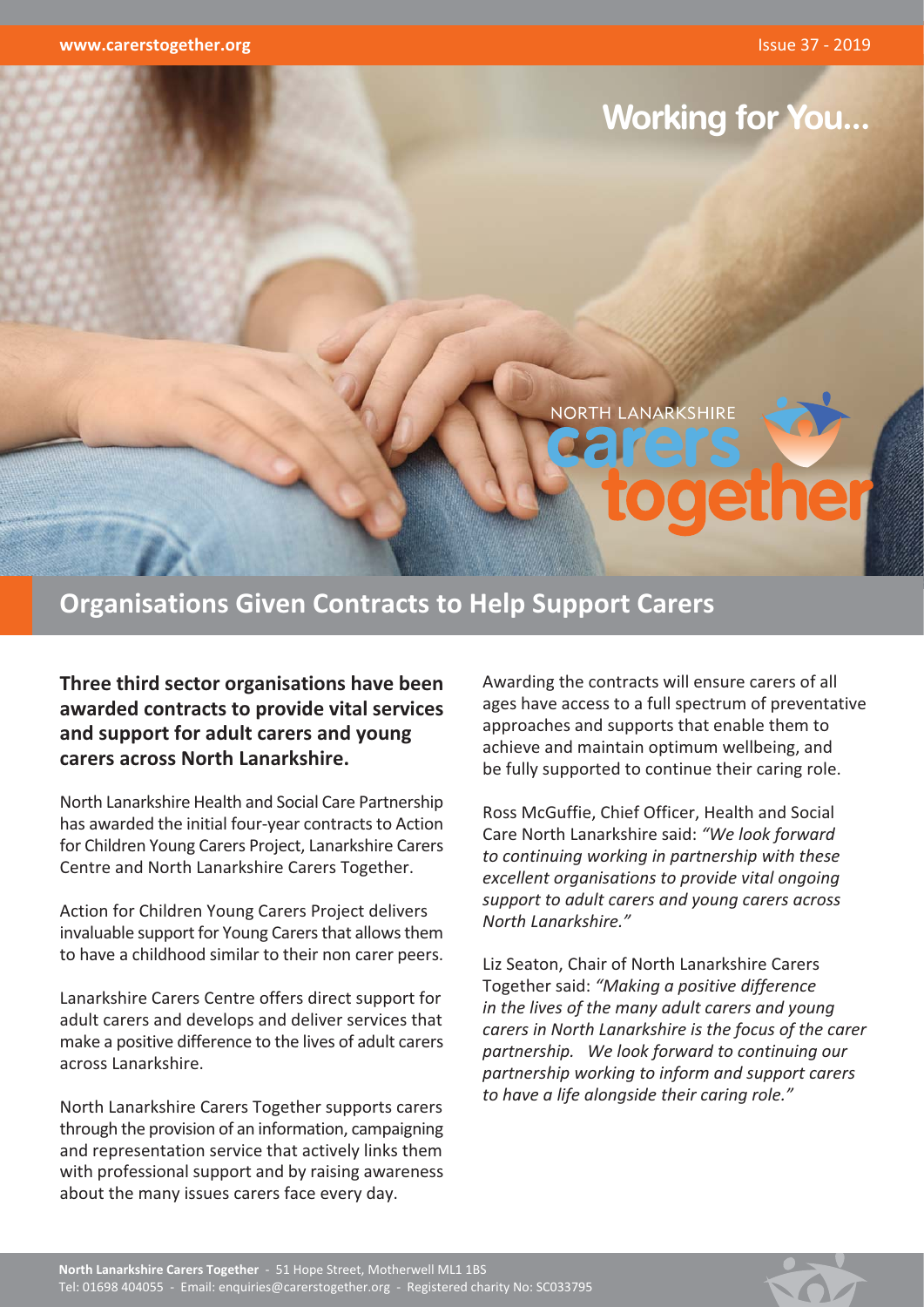

**Carer Information & Engagement Workers** 

# **One Stop Shop for Carer Information**

We are the overarching Information Service for Carers in North Lanarkshire and have a team of experienced staff who can provide you with information in all aspects of your caring role including:

- Carer Rights
- Income Maximisation
- Education and Training
- Advocacy
- Health & Wellbeing
- Bereavement Support
- **Emergency Care Planning**
- Local Carer Support and Short Breaks
- Health & Social Care Services

We work in partnership with Health & Social Care North Lanarkshire and the community and voluntary sector and we are here to help all carers who live or care for someone living in North Lanarkshire. If you are providing care to a family member, friend or neighbour please get in touch or visit our website for more information.

# **Help Shape Our New Carer Forum**

We are particularly interested in hearing from carers that would like to have their voice heard in the planning and development of local policy and services. We will be holding a number of meetings throughout the year that aim to:

- Provide a networking opportunity to share issues, experiences and information
- Actively link carers and workers together to discuss and consult on policy and service developments that impact on carers and the people they care for
- Develop a collective response to key issues.

North Lanarkshire Carers Together pledges to improve the lives of carers within North Lanarkshire by actively linking carers and professionals in meaningful working relationships and we are committed to improving outcomes for carers by ensuring:

- Carers are fully engaged in the planning and development of services
- Carers are recognised and valued as **Equal Partners in Care**

If you are a carer living or caring for someone in North Lanarkshire and are interested in attending one of our forum meetings please contact our office for further information or visit our website for more details.

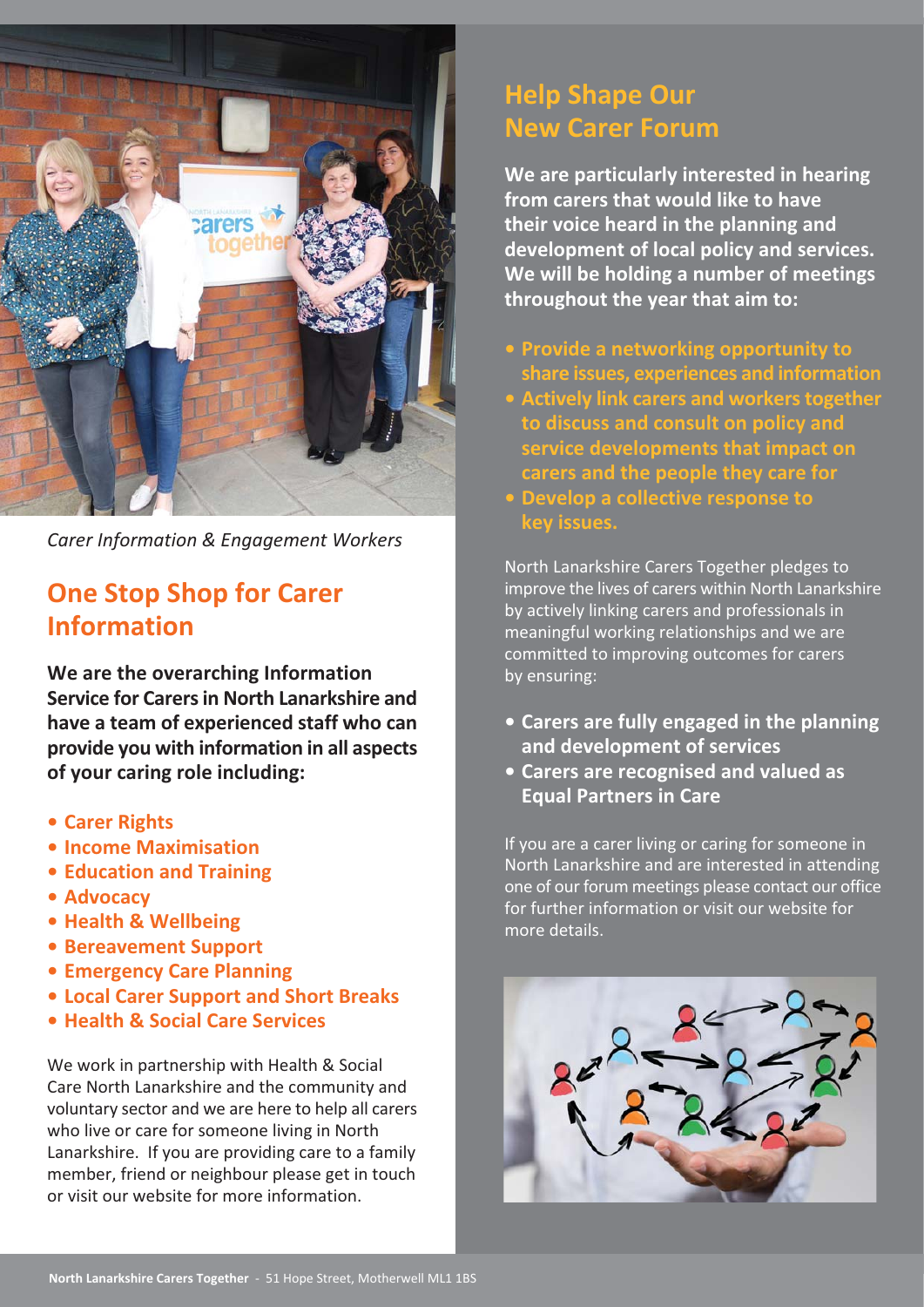

## **Connect with us and Keep Up-to-date Through** our Social Media and Website



Over the past six months, we have been thinking about additional ways we can connect with carers and professionals, keeping you as informed and up to date as possible. We have been utilising our social media channels better and our followers are now growing.

We want to use these platforms to not only inform individuals and communities of our work as an organisation and how we can be of benefit to carers and professionals in the local community but also to raise the profile of carers issues and needs. As we move forward, we are keen to develop our social media even further and use this to drive forward areas of work as well as current local and national campaigns by building relationships with influential supporters in order to spread the word about carers and the work being done to support them. If you want to connect

with us, please ensure you are linked in with our social media channels via these links:

#### www.facebook.com/NLcarerstogether/ twitter.com/nlct carers

Another way you can stay connected with us is through our website which we have recently taken a critical look at. We have updated it with new information, particularly around carers rights, including presentations delivered at our most recent conference and links to research and surveys around the implementation of the Carers (Scotland) Act 2016. We will continue to ensure this is updated on an ongoing basis so make sure you visit via the link below and stay up to date with relevant news and information.

www.carerstogether.org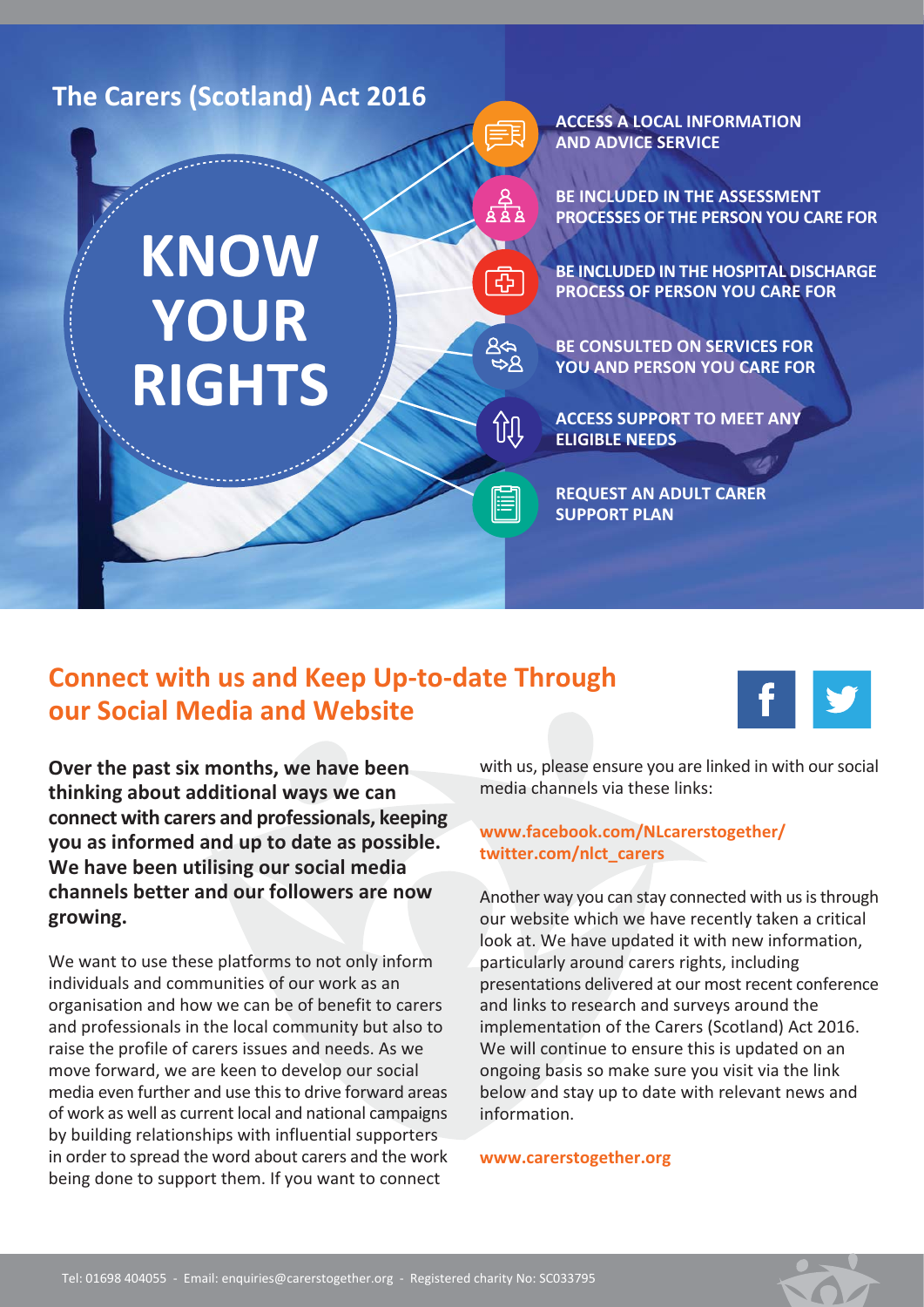

#### A Lanarkshire Mental Health and Wellbeing Strategy is Being Developed

The purpose of the strategy is to set out mental health priorities for Lanarkshire over the next 5 years.

It is being developed as part of a partnership involving NHS Lanarkshire. Health and Social Care North Lanarkshire and South Lanarkshire Health and Social Care Partnership. All those interested in its development can contribute to the strategy over the coming months.

Engagement work has been taking place since autumn 2018, involving patients, carers, the public, staff, voluntary and third sector organisations and a reminder is going out to those who use or know someone who uses mental health services that their opinions and input will help influence the strategy's development.

Liz McWhinney from Lanarkshire Links - the mental health service user and carer led organisation - said: "We're encouraging all our members to get involved and the wider public should do so as well.

"It will allow all those who have an interest in mental health services to make a positive contribution to the Mental Health and Well-being Strategy by giving their thoughts and views.

"Ordinary people's contribution is essential to accurately reflect the needs of patients, families and carers and for their views to be reflected in the strategy."

Anne Armstrong, Nurse Director, Health & Social Care Partnership North Lanarkshire is the executive lead on behalf of the partnerships as the lead organisation for the strategy development.

Anne said: "We will align Lanarkshire's strategy with the Scottish Government ambition to ensure Scotland prevents and treats mental health problems with the same commitment, passion and drive as we do with physical health problems.

"The formation of this strategy gives us the opportunity to examine how mental health and wellbeing services currently work and explore new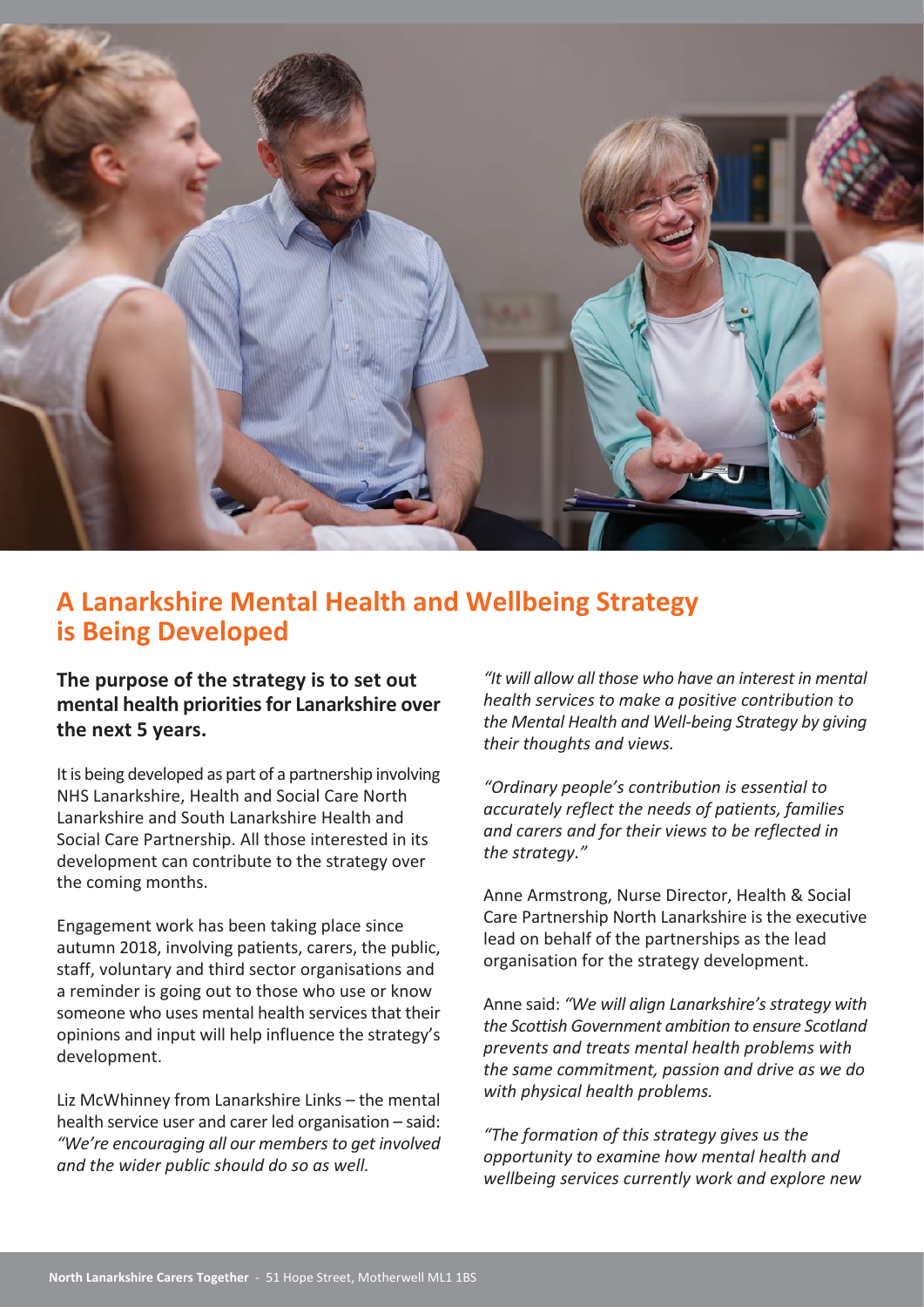ways of working to get an approach that puts the person at the centre of support and care.

Kate Bell, Programme Director stated "It's crucial that we get the views and opinions of people with lived experience, carers, service users, the wider public, staff and third sector groups. The strategy content will reflect how we will work in the future and must be informed by the needs of the population"

In our engagement with people we would like to hear:

- What they feel are the needs of the local population.
- How we can improve access to mental health in primary care settings.
- Their thoughts on dementia and mental health
- About children and young people's mental health
- Their views on specialist mental health services.

Anne continued: "It's a unique opportunity for people to consider existing mental health services and supports and give us their views on what they view are the future requirements and models of mental health care and support in Lanarkshire."

Extensive engagement on the Strategy will be taking place in April and May and the final Mental Health & Wellbeing Strategy for Lanarkshire is expected to be ready by the summer.

For information on how to contribute to the Strategy, please contact the Mental Health & Wellbeing **Strategy Project Team at:** MHStrategy@lanarkshire.scot.nhs.uk



Representatives from Lanarkshire Links and other mental health groups at a recent Mental Health & Wellbeing Strategy focus group.



### **In Partnership with See Me**

In partnership with See Me, Stigma free Lanarkshire is bringing people together to help influence change; people who are passionate about challenging mental health stigma and discrimination and determined to stop it. Giving your voice of support can change minds, behaviours and, ultimately, lives.

Human rights are the basic rights and freedoms that belong to every person in the world from birth to death. They apply regardless of where you are from, what you believe or how you choose to live your life. We all have the same rights but people experiencing mental health problems can face significant barriers in realising them. At Stigma Free Lanarkshire we want the same opportunities for all to lead a fulfilled life.

North Lanarkshire Carers Together are working with Stigma Free Lanarkshire to explore the stigma faced by carers. We have developed a questionnaire and are actively encouraging unpaid carers in north Lanarkshire to express their views. You can find out how to access the survey by contacting: enquiries@carerstogether.org

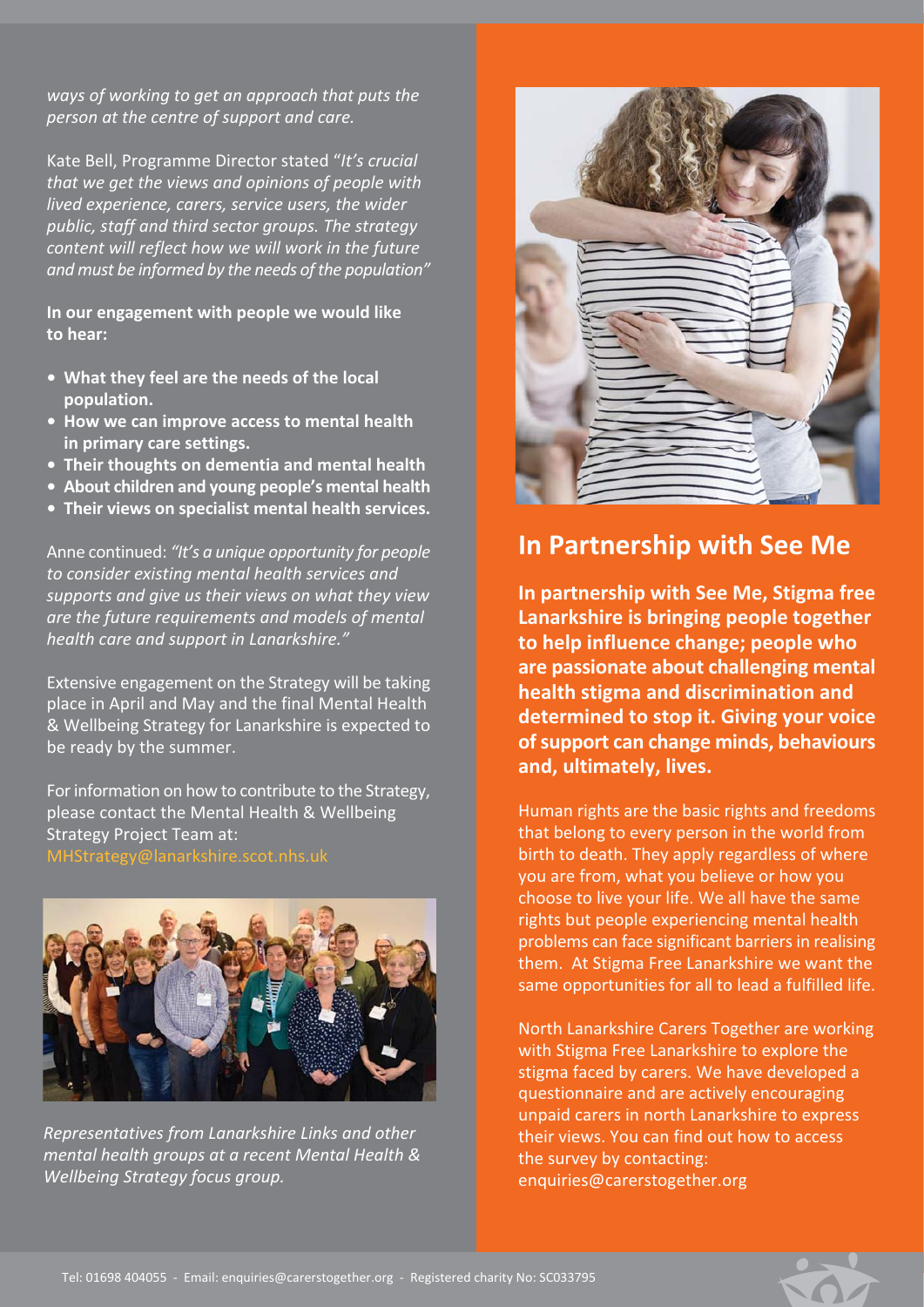

# 300,000 People in Scotland Give Up Work to Care Unpaid for a Loved One

- 1 in 7 of Scottish workforce caring for a loved one
- More than 300,000 people in Scotland have quit their job to care
- · Carers Scotland marks five years of Carer Positive employer benchmarking scheme

New research by Carers Scotland reveals that more than 300,000 people in Scotland have quit their job to care for a loved one who is older, disabled or seriously ill.

The research shows the average number of carers in the workplace is 15% across the UK, meaning almost 400,000 people in Scotland are juggling their paid job with caring. That is one in seven of all workers in Scotland.

The research emphasises the need for Scottish employers to support the rapidly increasing number of staff with caring responsibilities to stay in the workforce.

Previous research shows those aged 45-64 are most likely to have a caring responsibility, providing a strong driver for employers to support and retain some of their most skilled and experienced employees.

It comes in the year marking the fifth anniversary of the Scottish Government funded initiative Carer Positive. The pioneering scheme encourages employers to support their staff with caring responsibilities and understand the business case for doing this. Over 130 organisations across Scotland have been recognised as Carer Positive Employers, awarded for their commitment and actions in developing carer friendly and inclusive workplaces.

North Lanarkshire Carers Together encourages employers in North Lanarkshire to consider how they support their staff with caring responsibilities and the benefits of being a Carer Positive Employer.

Part of our information role is delivering 'Carer Aware' sessions to local groups, organisations and employers. If you are interested in arranging one of our sessions please get in touch. If you are interested in finding our more about becoming a Carer Positive Employer please visit Carer Scotland's website.

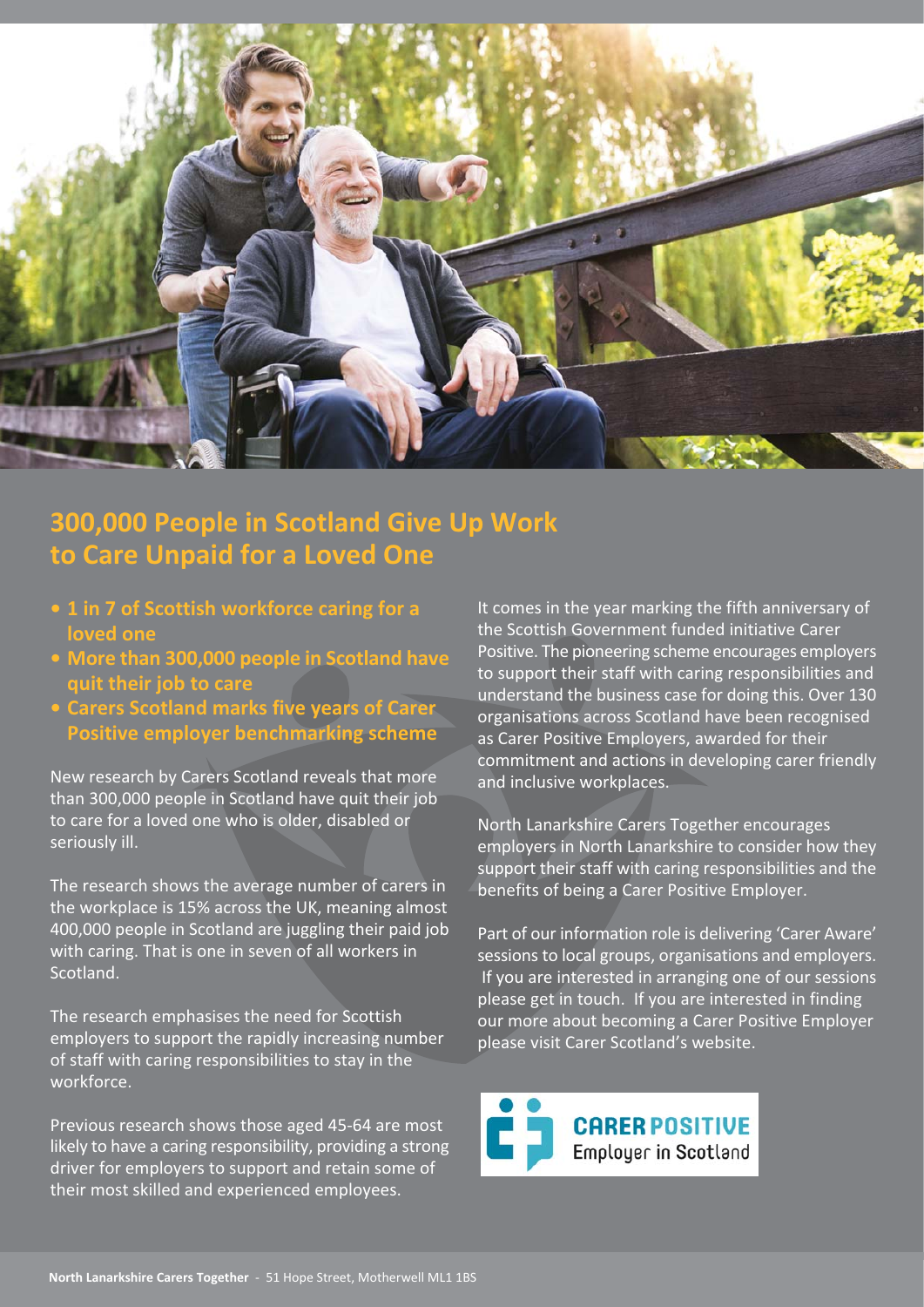## **Volunteering With Us**

**Congratulations to Fiona McKinnon who** is pictured receiving her certificate in volunteering from Councilor Paul Kelly, **Depute Leader of North Lanarkshire Council. Fiona has volunteered with North** Lanarkshire Carers Together for two years and has taken part in a 6 month volunteering skills course delivered by **Community Learning & Development.** 

Fiona said "I have really enjoyed this course, it's been good for my personal development and reflecting on my own skills. I have enjoyed working alongside all of the participants on the course and look forward to developing my volunteering role with North Lanarkshire Carers Together".

There are lots of ways you can volunteer with us from helping prepare carer information and supporting our work in the community to becoming a carer representative or member of our management board. We are a Volunteer Friendly accredited organisation and we will value, train and support you. If you would like to find out more about volunteering with our organisation please get in touch.